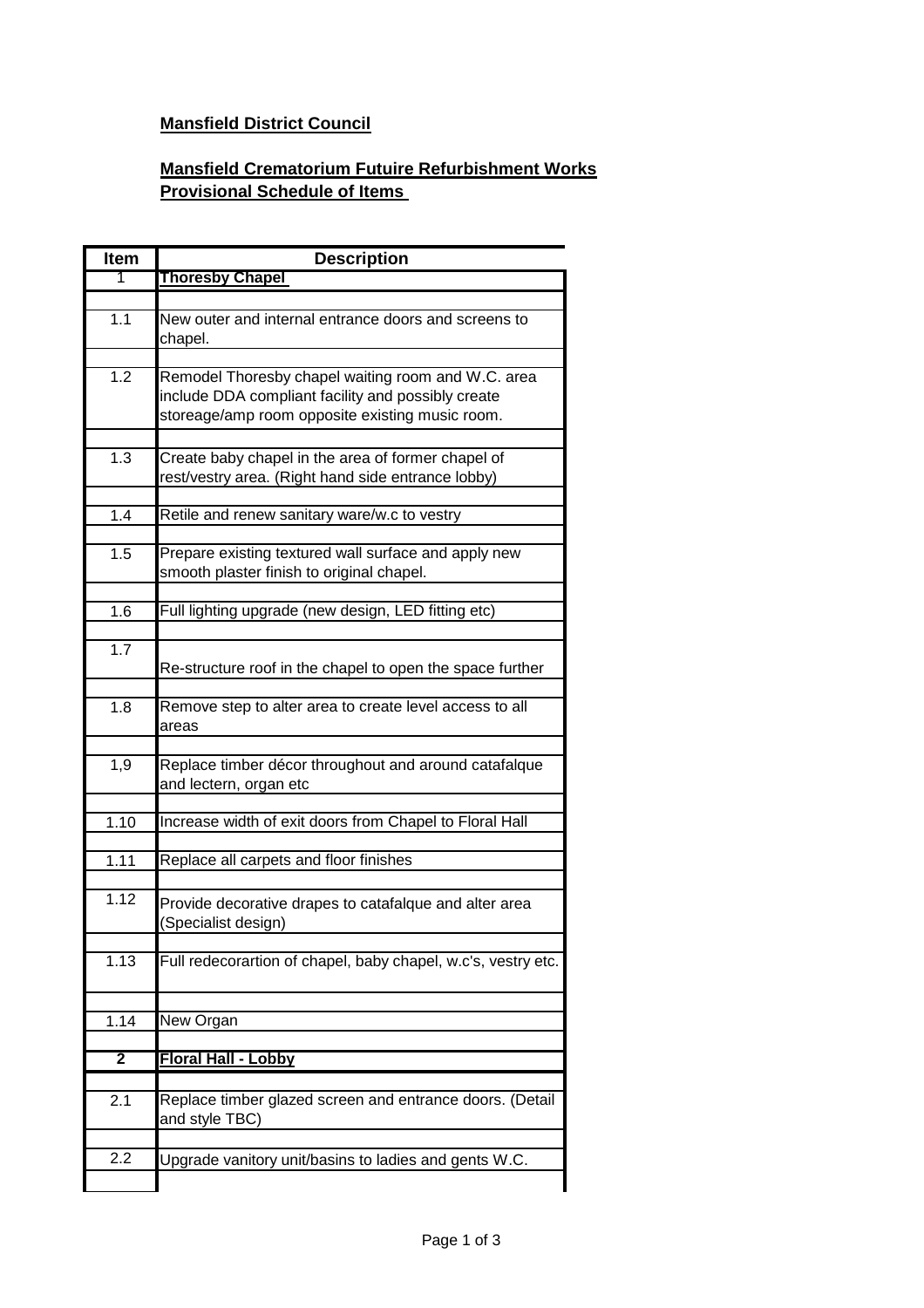| 2.3   | ladies and gents W.C.                                                                                |
|-------|------------------------------------------------------------------------------------------------------|
|       |                                                                                                      |
| 3     | <b>Newstead Chapel</b>                                                                               |
|       |                                                                                                      |
| 3.1   | New outer and internal entrance doors and side frames to<br>chapel.                                  |
| 3.2   | Remove inner glazed screen and replace with<br>masonry/glass block or similar wall.                  |
| 3.3   | Provide and install new suspended ceiling below laminated<br>beams incorporating new lighting system |
| 3.4   | Full lighting upgrade (new design, LED fitting etc) including<br>entrance lobby, chapel, W.C. areas. |
| 3.5   | Apply new plaster finish to all existing faced brickwork<br>walls                                    |
| 3.6   | Repalce all chairs with New                                                                          |
| 3.7   | Remove step to alter area to create level access to all<br>areas                                     |
|       |                                                                                                      |
| 3.8   | Replace décor around catafalque and lectern, etc                                                     |
| 3.9   | Replace all carpet and floor finishes                                                                |
| 3.10  | Provide decorative drapes to catafalque and alter area<br>(Specialist design)                        |
| 3.11  | Remove clerestory windows, build up with masonry or<br>possble glass block wall.                     |
| 3.12  | Provide ventilation, possibly incorporated in new<br>suspended ceiling.                              |
|       |                                                                                                      |
|       | W.C. Area and access corridor including external dis<br>WC                                           |
|       |                                                                                                      |
| 3.13  | Retile and renew sanitary ware/w.c to ladies gents and<br>vestry w.c's                               |
| 3.14. | New floor finishes                                                                                   |
|       |                                                                                                      |
| 3.15  | Full redecorartion of chapel, w.c's, vestry and access<br>corridor etc                               |
| 4     | <b>Staff Areas</b>                                                                                   |
|       |                                                                                                      |
| 4.1   | Provide ventilation to all staff areas.                                                              |
| 4.2   | Provide new flooring to staff areas. (Sheet Vinyl)                                                   |